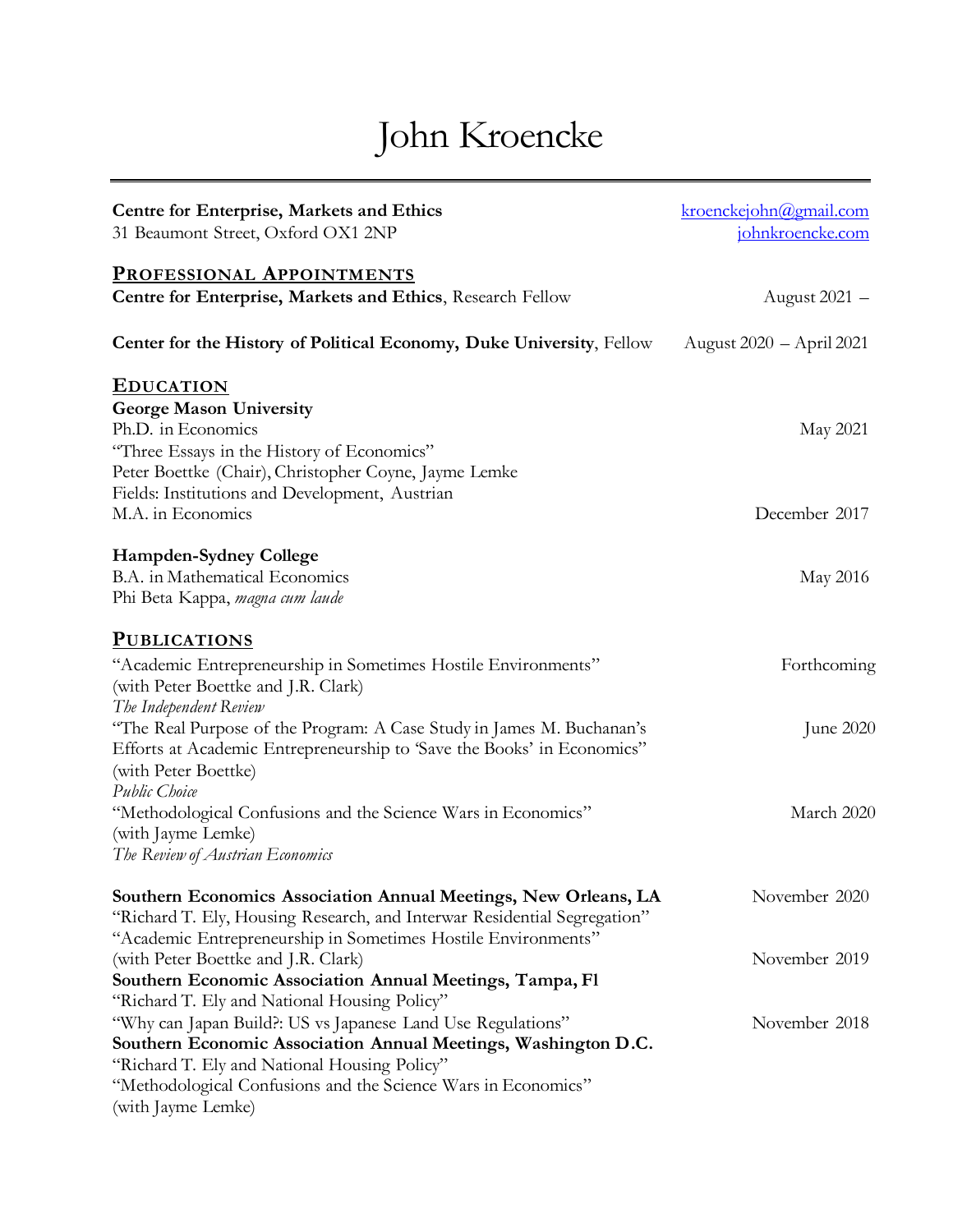### **OTHER ACADEMIC WORKING PAPERS**

"Democracy and Diseases: A Contractarian Analysis of Pandemic Policymaking" (With M. Scott King)

### **OTHER WRITING**

| "Competing Institutional Solutions to Housing Supply Restrictions" | February 2022 |
|--------------------------------------------------------------------|---------------|
| Metaculus Journal                                                  |               |
| "Why tech cannot escape expensive housing"                         | February 2021 |
| Works in Progress                                                  |               |
| <b>TEACHING</b>                                                    |               |
| Instructor:                                                        |               |
| International Economic Policy (No Evaluations due to Covid-19)     | Spring 2020   |
| International Economic Policy (4.83/5)                             | Fall 2019     |
| Economics of Developing Areas (4.81/5)                             | Spring 2019   |
| Economics of Developing Areas (4.71/5)                             | Fall 2018     |
| Teaching Assistant:                                                |               |
| Money and Banking, Assistant for Lawrence White                    | Spring 2017   |
| Undergraduate Tutor:                                               |               |
| Economics, Hampden-Sydney College                                  | $2015 - 2016$ |
| <b>HONORS AND FELLOWSHIPS</b>                                      |               |
| Final Year Fellowship                                              | $2020 - 2021$ |
| Center for the History of Political Economy, Duke University       |               |
| Ph.D. Fellowship                                                   | $2016 - 2021$ |
| Mercatus Center, George Mason University                           |               |
| Graduate Fellowship                                                | $2016 - 2021$ |
| F.A. Hayek Program, Mercatus Center, George Mason University       |               |

## **RELEVANT EXPERIENCE**

Hampden-Sydney Economics Department

Summer Research Fellowship

Research Fellowship

Graduate Student Summer Research Fellowship Mercatus Center, George Mason University

Hampden-Sydney Center for Entrepreneurship and Political Economy

| George Mason University                                       |               |
|---------------------------------------------------------------|---------------|
| Research Assistant to Peter Boettke                           | $2019 - 2021$ |
| Research Assistant to Jayme Lemke                             | $2017 - 2019$ |
| Research Assistant to Lawrence White                          | $2016 - 2017$ |
| Riverside County Economic Development Agency—Analytics Intern | Summer 2015   |

2017, 18, 19, 20

 $2015 - 2016$ 

2015

### **RECENT PROFESSIONAL DEVELOPMENT**

| Origins of Capitalism              | April 2021 |
|------------------------------------|------------|
| Institute for Humane Studies (IHS) |            |